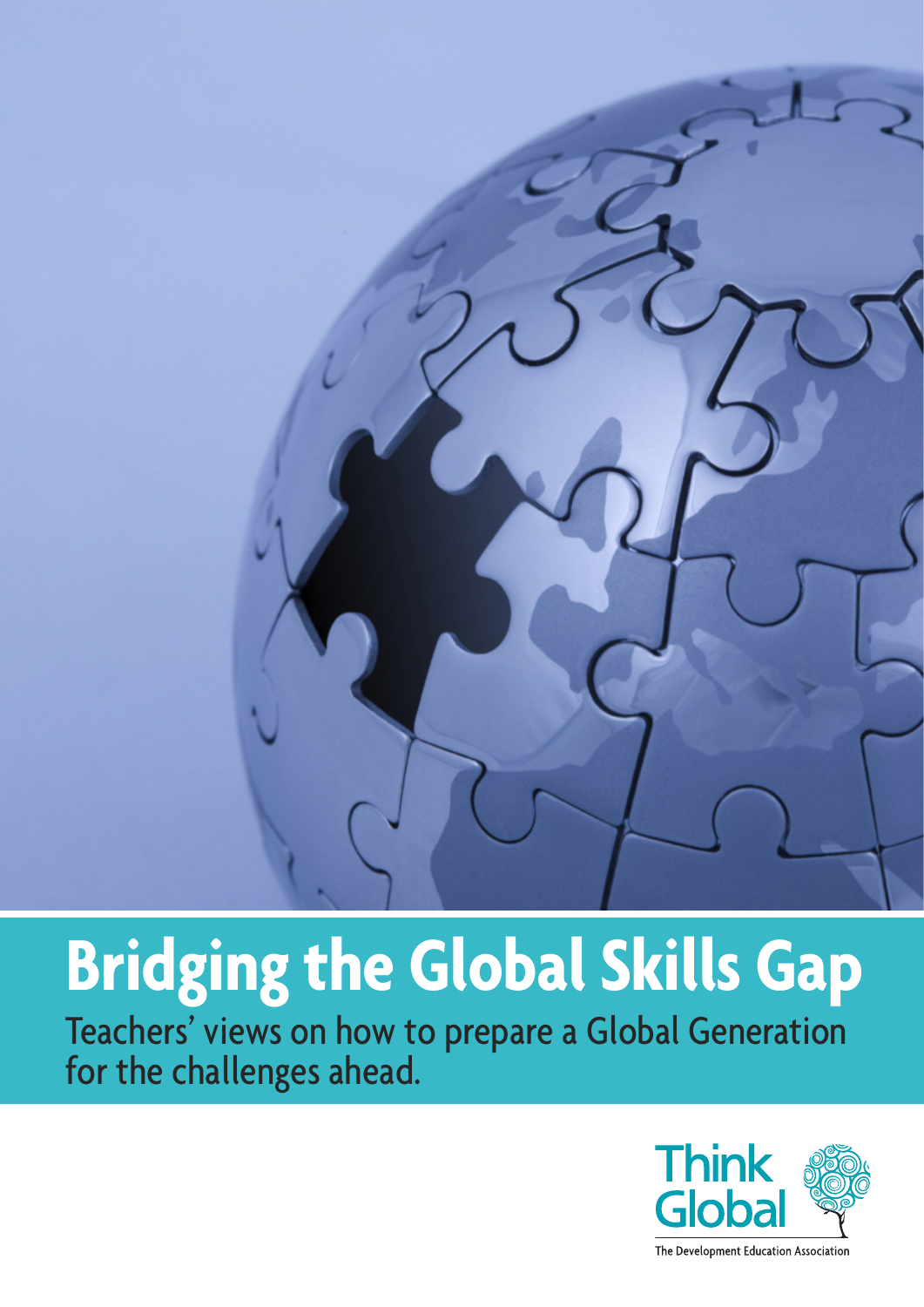## About the research

This report represents the findings of a survey of teachers<sup>1</sup> conducted by YouGov on behalf of Think Global. The study was commissioned to gauge the extent to which teachers recognise the need to develop global knowledge and skills in young people as they progress through the education system in the UK, and teachers' confidence and motivation to respond to that need where it is identified.

Questions were put to a nationally representative sample of 753 teachers, school senior leaders, teaching assistants and supply teachers. Interviews were conducted online through YouGov's Teacher Track panel between 20th and 26th February 2013.

## References used in this report

This report refers in places to a global generation, or, 'Generation G.' Generation G is a term which has been variously used to describe a new generation of young people. Some people also refer to this generation as 'Generation Z.' The 'G' has been understood to stand for 'Global', 'Gaming' and 'Generous'. Each of these 'Gs' are different, but in each case they describe some overlapping characteristic threads. Common characteristics include a generation born around the year 2000, they are online 'digital natives', globally connected, confident users of technology and data. Broadly, they are consumers more concerned about sustainability and ethical consumption than previous generations.

As well as living in an age of astonishing technological progress, Generation G also live in an uncertain era. Oscillating fuel and power prices, complex global finance interdependencies, global food insecurity, growing populations and shifting international power relationships are amongst the obvious challenges they will face.

This report aims to gain an insight from teachers about how best we help prepare this global cohort for the challenges their generation will face.

It builds on previous report with business leaders, The [Global](http://www.think-global.org.uk/resources/item.asp?d=6404) Skills Gap.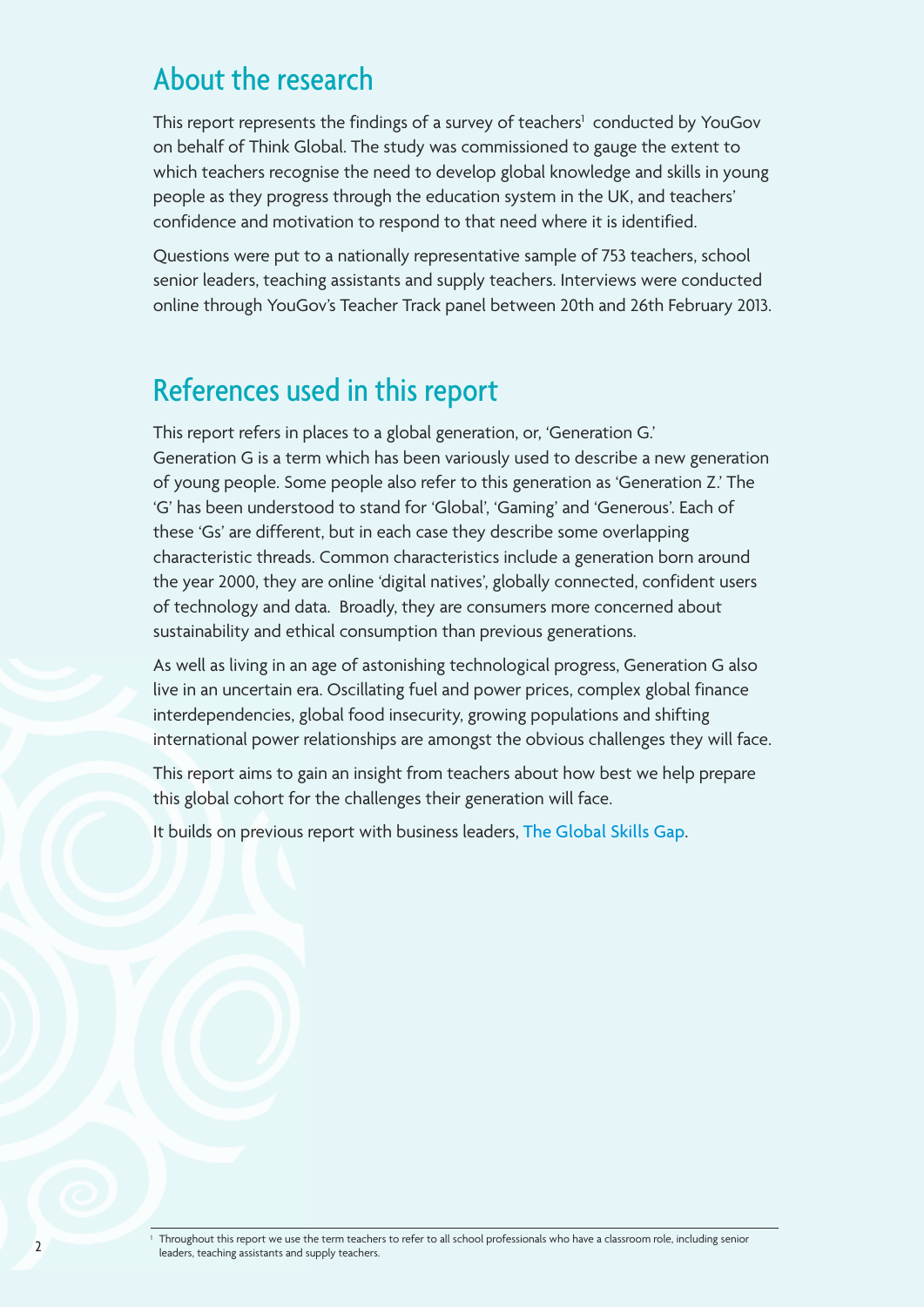# Summary of the findings

Teachers report an emerging gulf between the global knowledge and skills needed for the 21st century and what their pupils currently learn in school, according to research. Despite believing that a vital part of their work is to prepare young people to succeed in a globalised workplace and contribute to a global society, teachers report a number of barriers that are preventing the development of global knowledge and skills in learners.

As a result we risk bringing up a generation unable to compete for highvalue jobs in a globalised economy, and ill-equipped to participate in today's interdependent society, according to our teaching workforce. Senior business leaders reinforce the reality and immediacy of this risk. Yet young people themselves do not perceive the importance of global knowledge and skills, reinforcing an understanding gap that teachers may have a vital educational role in filling.

The research finds that raising exam attainment and improving basic skills alone will not prepare school leavers to contribute to the global economy and wider society; global knowledge and skills, including awareness of the wider world, are as important, if not more so.

Yet the research does suggest a solution to this challenge. The solution rests on three familiar pillars: confidence gained from subject-specific support; asking for and acting on learners' views about what should be in the curriculum; and building on and developing teachers' expertise, enthusiasm and creativity. Each of these is available to teachers, and if implemented together they can bridge the gap between the knowledge and skills that young people are currently developing, and the global capabilities they need if they are to survive and thrive in the world of the future.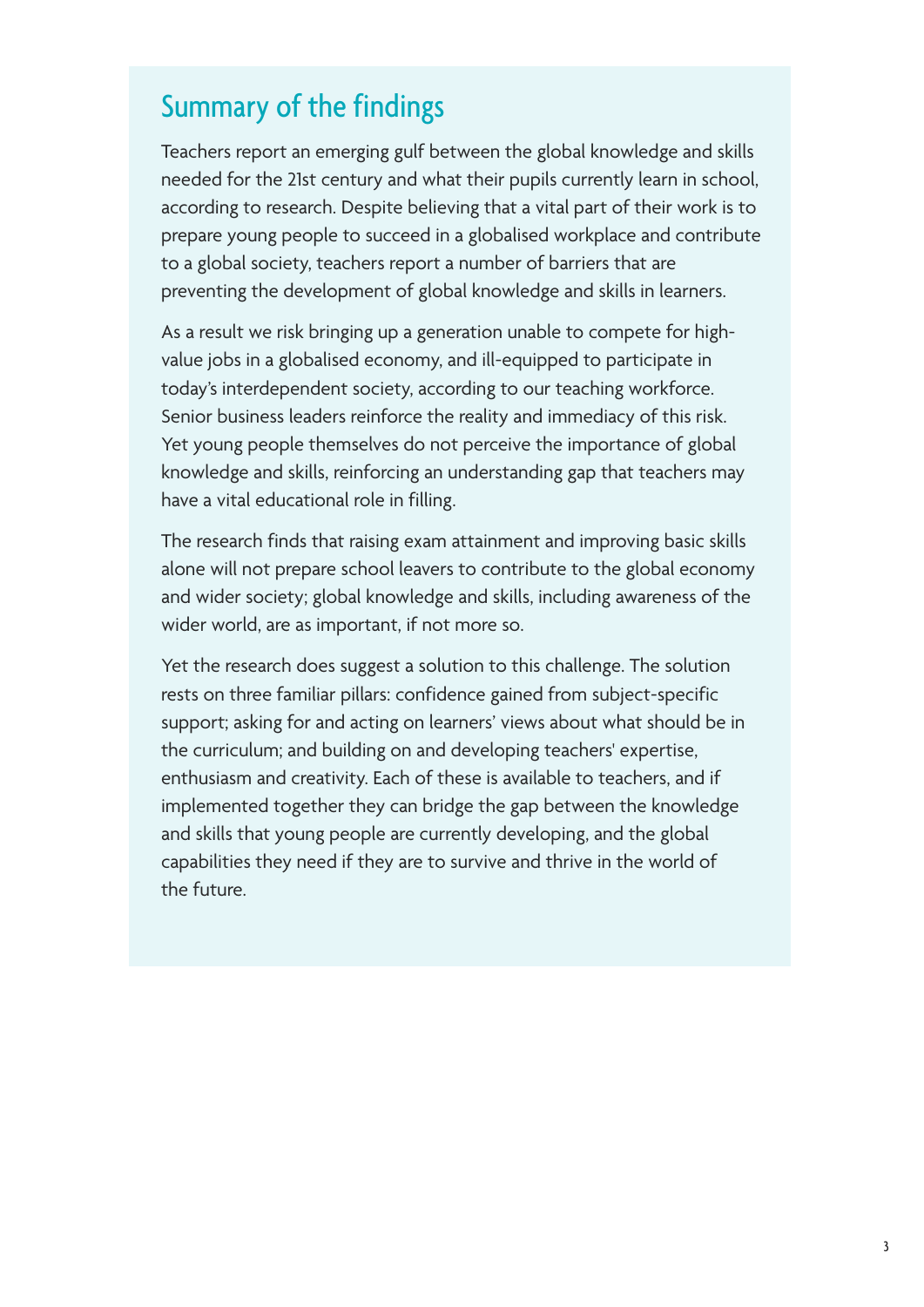# Our education system vs. the needs of Generation G

Our current school system is failing to meet pupils' needs. Whilst 85% of teachers agree that schools should prepare pupils to deal with a fast changing and globalised world, only 16% agree that the current school system does so. In plain terms,  $300,000$  teachers<sup>2</sup> in the state school system believe that we are failing to foster in young people the global knowledge and skills that they will need to thrive in a globalised world.



The figures present a rapidly worsening picture: in a 2009<sup>3</sup> survey asking the same question, well over half of the teaching workforce felt that schools were preparing pupils to deal with a fast changing and globalised world. Since then more than 150,000 teachers have changed their view. The extent and rapidity of this change is surprising and worrying.



This worsening picture is not as a result of a lack of interest amongst teachers, and even less so amongst head teachers. On a broad range of measures, teachers agree that it is important for schools to help young people to make sense of and contribute to the global society we live in.

<sup>&</sup>lt;sup>2</sup> Assuming a state school workforce of 438,000. Source: <http://www.bbc.co.uk/news/education-17840447>

<sup>&</sup>lt;sup>3</sup> 2009, Teachers' [Attitudes](http://www.think-global.org.uk/resources/item.asp?d=905) to Global Learning An Ipsos MORI Research Study on behalf of Think Global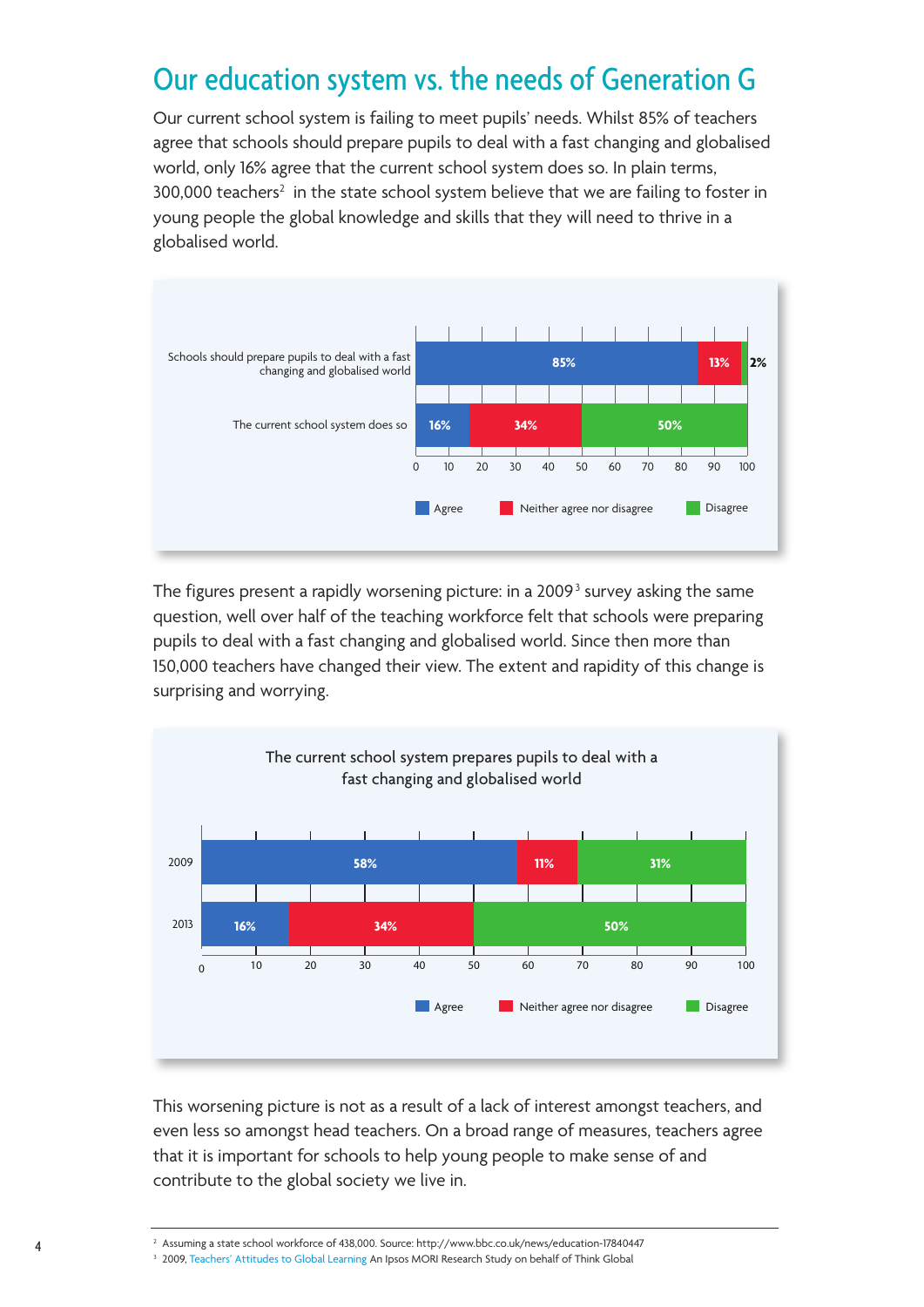For example, nine out of ten teachers believe it is important for schools to help young people increase their openness to cultures and perspectives of people from different places and backgrounds. Almost half of the teaching workforce considers this to be very important. More than 8 out of 10 of teachers believe that it is important for schools to help young people to become responsible global citizens.

Head teachers are even more emphatic in their support of global learning. Whilst half of teachers who are aware of and interested in the global dimension consider it an essential part of the curriculum in the 21st century, 93% of head teachers who are aware and interested consider it essential.



This commitment to the importance of global learning is equally prevalent across all school subjects at both secondary and primary; long gone are the days when global learning was seen as the preserve of geography or citizenship teachers.

It's a tough time for schools; like most other sectors of society the purse strings are tight and the pressure is on. But teachers report that central policy can sometimes unwittingly make matters worse. For example, three-quarters of teachers agree that the current focus on 'the basics' and Ofsted results is squeezing out opportunities to foster global understanding in young people. A third of teachers strongly agree with this statement. Whilst teachers believe 'the basics' and good Ofsted results are important, the survey shows their belief that a good education needs to be more than this.

There is also a disturbing drop in teacher confidence to teach about big questions like immigration, climate change and global interdependence. In a poll conducted in 2009, nine in ten teachers felt confident that their teaching helped pupils to understand that we live in an interdependent world; today only a little over half feel confident.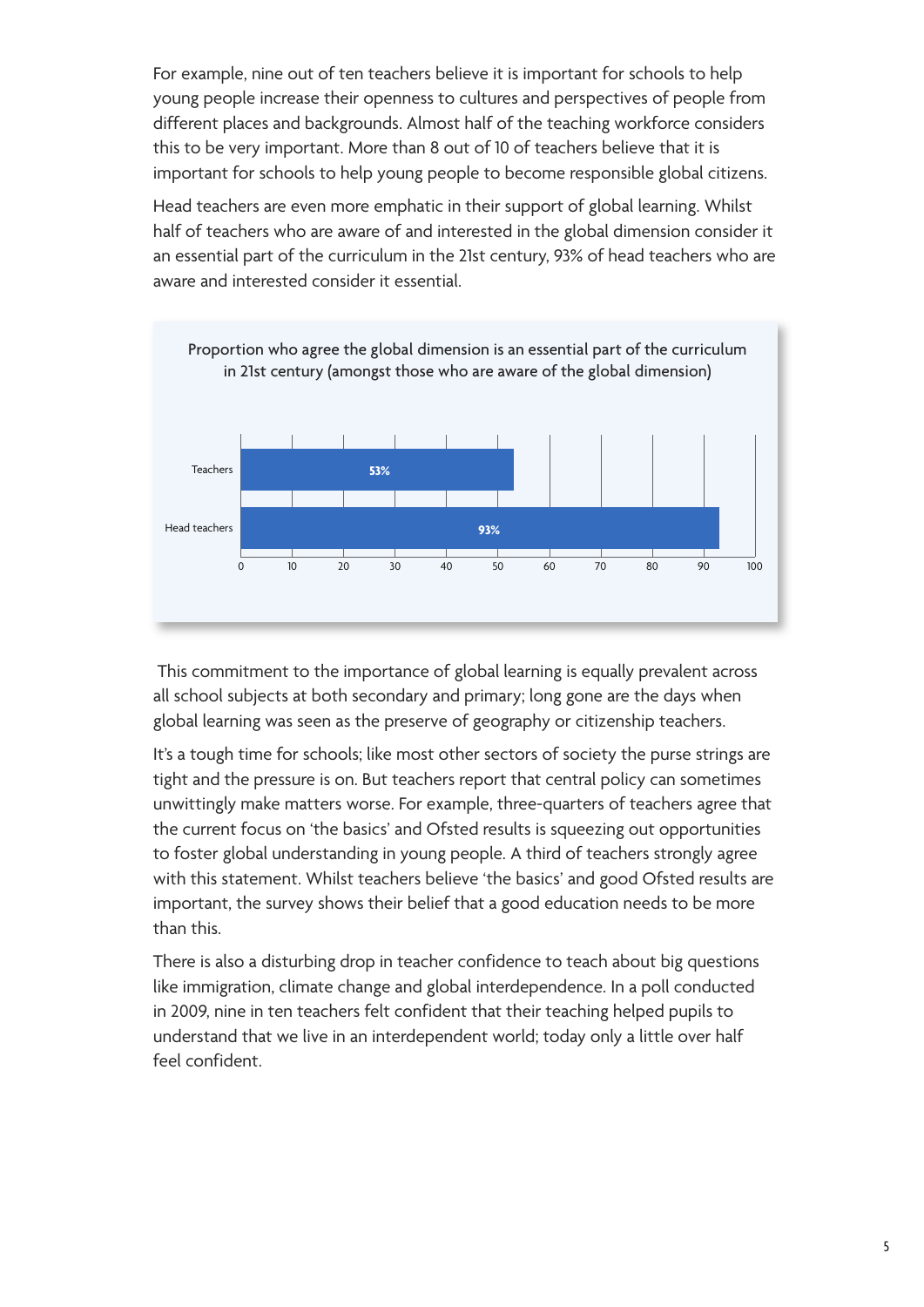# The risk: a generation unprepared to operate in a globalised world

Two-thirds of teachers admit that they are worried that young people's horizons are not broad enough to operate in a globalised and multicultural economy and society.

Business leaders agree; research with senior executives found three-quarters expressing the same worry and a similar number arguing that we are in danger of being left behind by emerging economies unless young people learn to think more globally $4$ .



One response might be to emphasise young people's agency; in the internet age pupils have opportunities to seek out global learning outside the classroom. However, less than half of young people (48%) think that an international outlook benefits their work prospects. <sup>5</sup> Thus teachers have a vital role to play in helping their pupils recognise the vital role that global knowledge and skills play in their future career prospects, as well as their capacity to contribute to global society.

<sup>4</sup> 2011, The Global Skills Gap. Think Global: London <http://www.think-global.org.uk/resources/item.asp?d=6404> <sup>5</sup> Ellison and Gammon, 2011, Next Generation UK [online]. Available at: [http://www.britishcouncil.org/new/PageFiles/15492/YouGov\\_Report\\_v3.pdf](http://www.britishcouncil.org/new/PageFiles/15492/YouGov_Report_v3.pdf) [cited 14th March 2013]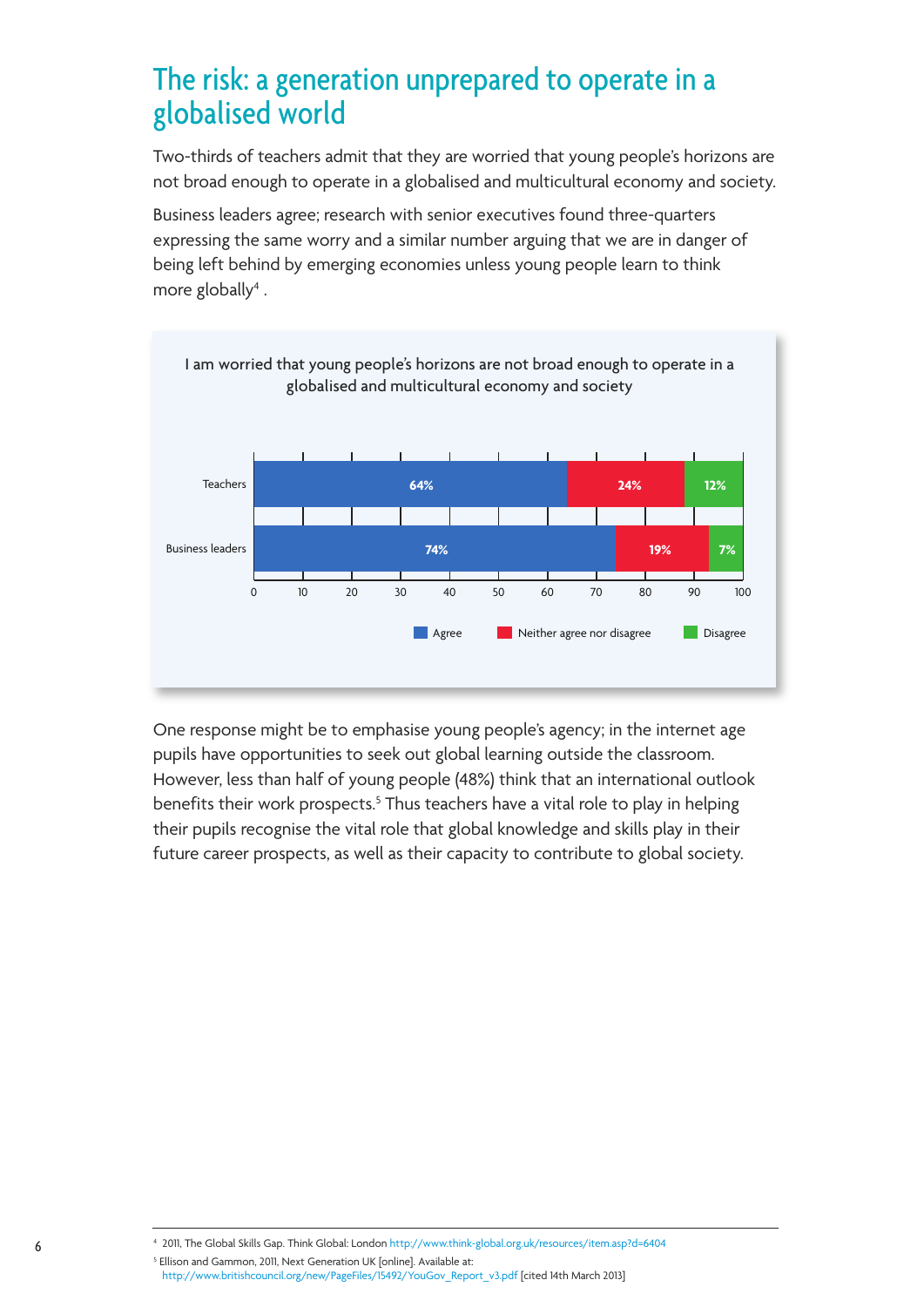# Global understanding is more important than exam results

Whilst teachers naturally agree that it is important for school leavers to have good exam results, the profession agrees with business leaders that knowledge and awareness of the wider world is even more important. Forty-five percent of teachers rated such knowledge and awareness as very important, whereas 42% rated exam results in the same way. Employers are even more emphatic on this point: a greater proportion (79%) say knowledge and awareness of the wider world is important than the numbers who say A-level results or subjects are important (68% and 63% respectively) 6 .



The implications are clear: attainment alone won't close the gap between the knowledge and skills young people currently develop at school and the global understanding they need to succeed and thrive in the globalised world of the future.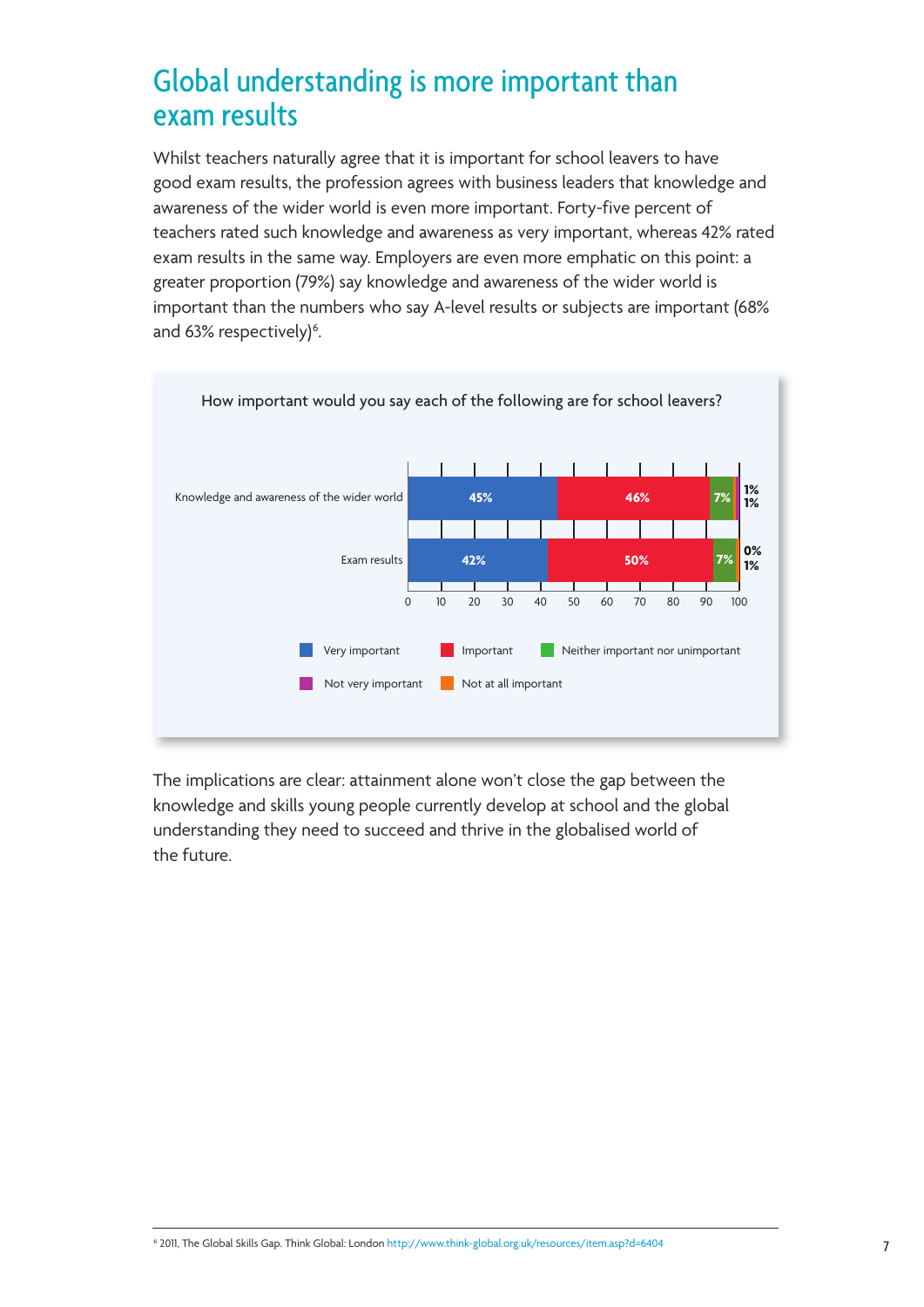# A solution: three pillars to bridge the global skills gap

The research presents an undeniably worrying picture. However, some of the findings, when combined with a case study of an outstanding school and findings from previous research studies, point us towards a solution that teachers can implement, regardless of restrictions on schools in the current funding and policy environment. The solution rests on three familiar pillars: confidence gained from subject-specific support; asking for and acting on learners' views on what should be in the curriculum; and building on and developing teachers' expertise and enthusiasm.

#### 1. Make use of subject-specific support to increase teachers' confidence

The research indicates that where teachers are able to access dedicated resources relating to global learning, their confidence and agency rises dramatically. For example, amongst teachers who have used one or more resources from Think Global, the proportion that feels confident that their teaching helps pupils to understand that we live in an interdependent world rises from 57% to 88%. Likewise, the proportion that agrees that the current school system prepares young people for a fast-changing and globalised world nearly doubles (from 16% to 29%). Thus a clear picture emerges: accessing dedicated, subject-specific support such as that offered by Think Global's Schools Network or its Schools Plus service gives teachers the confidence and motivation to teach what they know young people need to survive and thrive, despite the pressures the teachers face day-to-day.



The research suggests that this subject-specific support will be popular with teachers. Asked from a menu of options how they would like to be supported to teach global issues, the most highly favoured method was INSET/CPD training relating to the teacher's subject (58% of teachers favoured this method).

### 2. Ask the pupils

Previous research indicates that over three–quarters of pupils think it is important that schools help them understand what people can do to make the world a better place (78%) 7 ; and the great majority (93%) think it is important to learn about issues affecting different parts of the world, particularly how the world they live in may change<sup>8</sup>. .

<sup>7</sup> Think Global, 2008, Young People's Experiences of Global Learning [online]. Available at: <http://www.think-global.org.uk/resources/item.asp?d=915> [cited 13th March 2013]

<sup>&</sup>lt;sup>8</sup> Geographical Association, 2009, A Different View: World Issues Survey from the Geographical Association. GA: London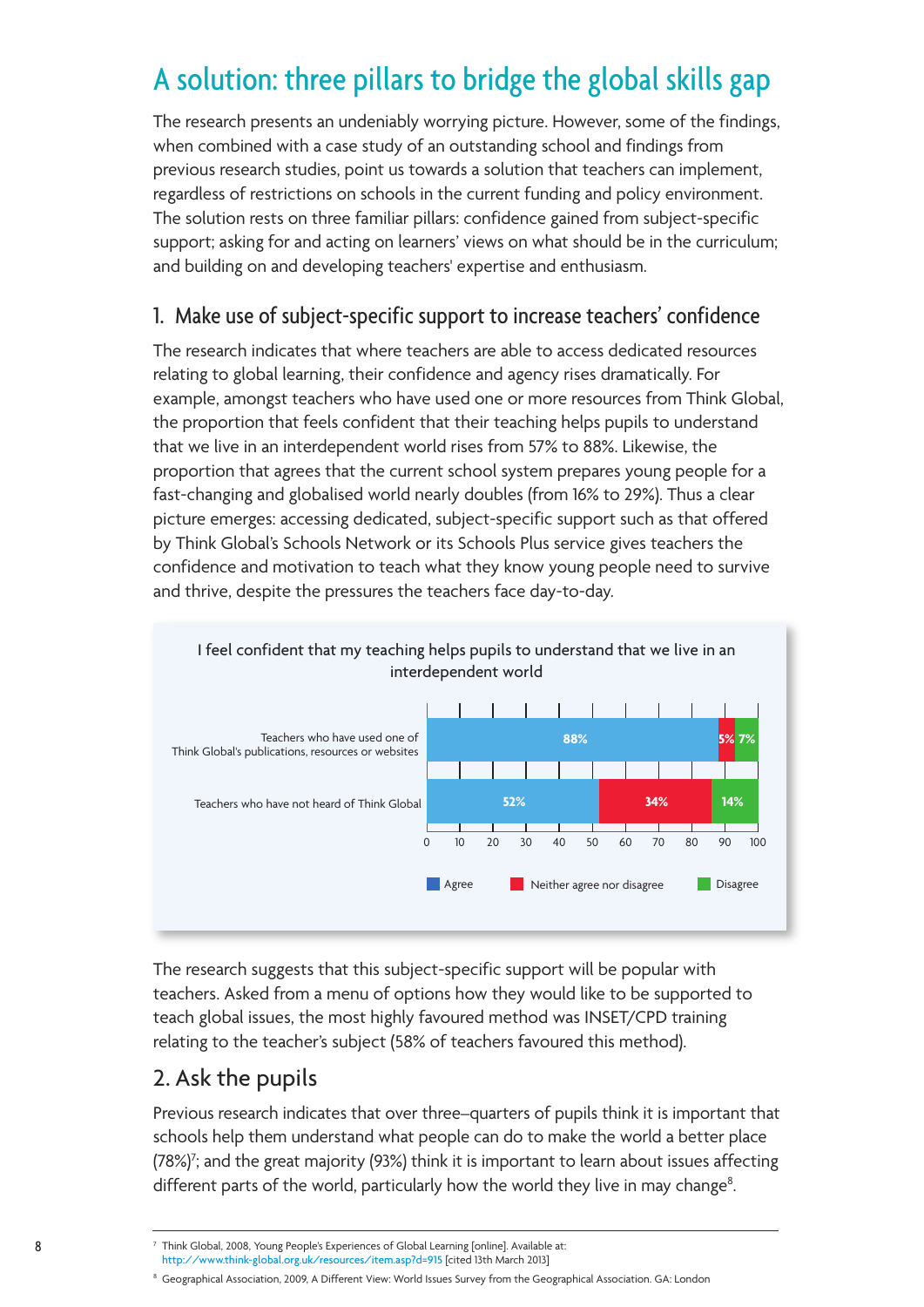These findings suggest a second solution to the challenge of preparing Generation G for the world of the future. Offering pupils an opportunity to have an input in curriculum development, and specifically asking them if they want to learn about global issues and the wider world, is likely to lead to a strongly positive response. The case study below highlights this: Headley Park Primary is a highly successful school that uses the passions of its pupils to craft a curriculum infused with global learning. The impacts seen by Ofsted and others are very significant.

## Case study

## Headley Park Primary in Bristol Head teacher: Brian Walton

In February 2013 Headley Park achieved outstanding in all areas of their Ofsted inspection.

**Ofsted said**: 'The school curriculum is broad, balanced and exciting. The school places appropriate emphasis on the teaching of reading, writing and mathematics. The teaching of the 'Headley Park Skills', including responsibility, empathy, collaboration, creativity, patience and perseverance, underpins the curriculum and ensures that pupils are very well prepared for the next stage in their education.'

**Head teacher Brian Walton** explains how a global learning approach helped inspire children and helped focus the school to improve.

"We are not special. We don't have complex links and international programmes running. We keep things pretty simple and because we think of individuals first and think of the impact they and their experiences will have beyond our school. Global learning adds the awe, wonder and material with which to work – and there is moral purpose in this as well.

"The passions of both pupils and teachers guide their work. The school formed curriculum groups and the 'Changes in the World' and 'Culture' Teams allowed individual teachers to develop expertise on important global themes. The quality of teaching has improved, because teachers care about what they are responsible for. All adults are enthusiastic about learning. Teachers believe in the importance of a skills-based curriculum. Knowledge is important, but it's not only about knowledge. I believe every school has at least one teacher passionate about global learning – it is by using their passion that real high quality experiences can happen in school. It is about the leadership of learning.

"Students are passionate too. We have a very active school council who take a lead in picking issues of interest to them. A wide outlook is essential. Good reading and writing is needed - but it isn't enough. Students have taken part in 'big global debates' and look into concepts like 'charity' and 'water'. Students use RE to explore different cultural views and also did a lot of work on 'self-identity, self confidence' and anti-racism."